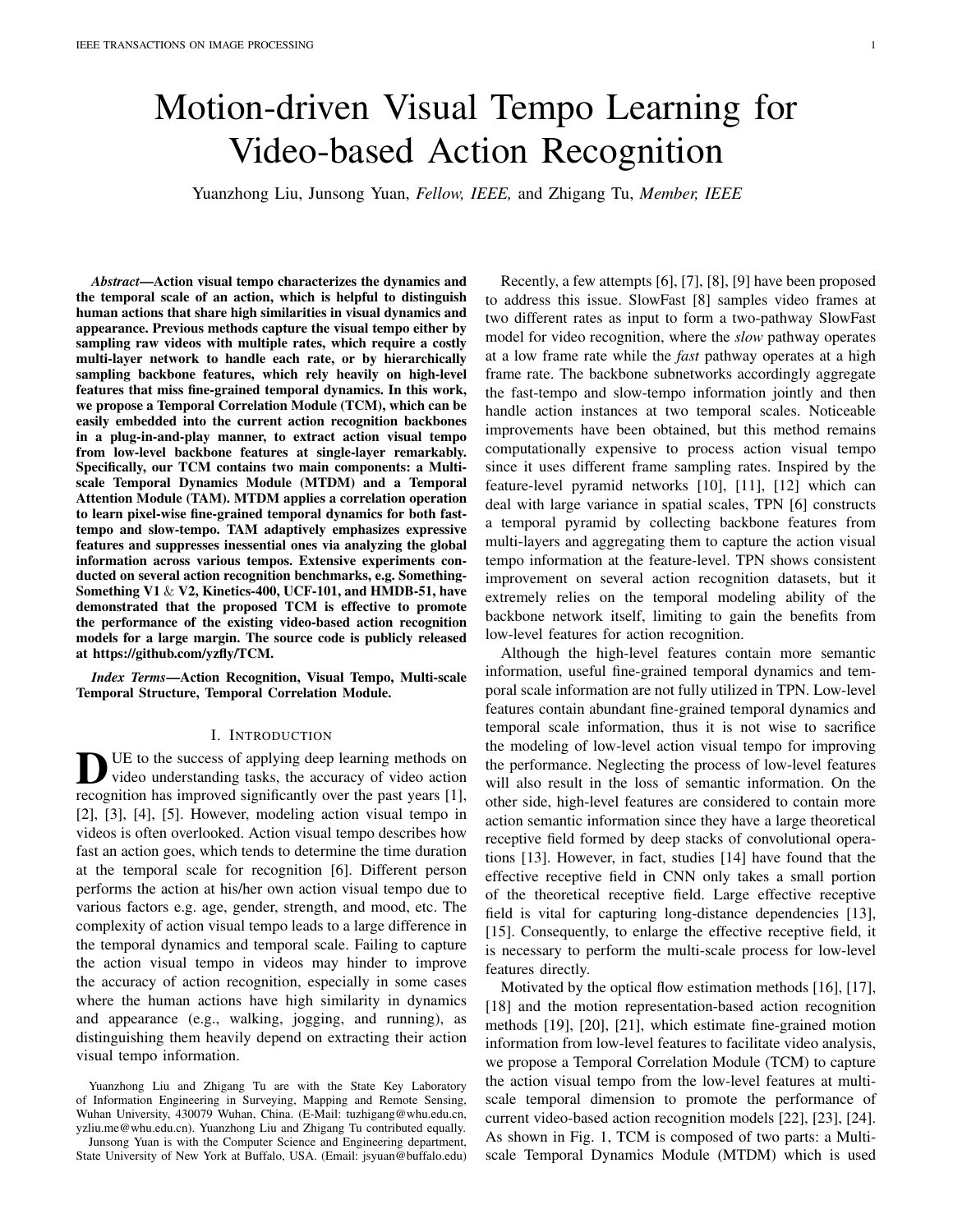

Fig. 1. The architecture of our TCM. TCM includes two main components: MTDM and TAM. In MTDM, given a single-layer backbone features as *Input*, we utilize a multi-scale sampling strategy to *sample* the longest scale and shortest scale feature pairs for each frame to capture the *Feature Source*. A *correlation* is applied to both the longest scale feature pairs and the shortest scale feature pairs to form two *Correlation Tensors* respectively for slow-tempo and fast-tempo. Then, we perform a *motion estimation* to extract the *Pixel-wise Displacement Maps* as MTDM's output, which will be fed into TAM. TAM applies *transformation* on the *Pixel-wise Displacement Map* to exploit *Dynamic Features*. After that, a *Cross-temporal Interaction* is executed to learn temporal attention weights for useful action visual tempo features excitation. Finally, the obtained action visual tempo features are combined with the *Input* features as the *Output*. C; T; H; W respectively represents the features' channel, temporal dimension, height, and width.

for extracting both the slow-tempo and fast-tempo temporal dynamics, and a Temporal Attention Module (TAM) which is used for aggregating the temporal dynamics. Specifically, in MTDM, the low-level backbone features (e.g. the output features of layer *res2* and layer *res3* in the backbone shown in Table I) will serve as the feature source to establish the shortest and longest temporal feature pairs for each video frame. Then, we apply the correlation operation [25] to each feature pairs to construct a correlation tensor, which is processed by an efficient motion estimation method [20], to extract pixel-wise fine-grained temporal dynamics for both fast-tempo and slowtempo at each frame. The output of MTDM will be fed into the downstream TAM for enhancement. TAM can adaptively highlight discriminate features and reduce insignificant ones by taking the interaction of temporal dynamics at different scales into account.

Correspondingly, by equipping with the explored TCM, a powerful neural network – TCM-Net is constructed. We integrate our TCM into the low-level layer of various action recognition backbone networks and evaluate it extensively on the popular action recognition benchmark datasets: Kinetics-400 [26], HMDB-51 [27], UCF-101 [28], and Something-Something V1 & V2 [29]. The experimental results show that the prior action recognition methods can achieve impressive gains when combine with our TCM. As pointed in [30], [31], [32], most of human actions cannot be recognized in the temporal dominated videos without considering the temporal relationship, like the human actions in the Something-Something V1 & V2 video datasets. Specifically, when incorporating TCM into the basic backbone ResNet50 [33] (TCM is placed right behind layer res3, see Table I for layer reference), the modified TCM-R50 model (with only 4% more FLOPs than ResNet50) produces competitive result, which is on par with the prior best performance on the Something-Something V1 & V2 datasets and the Kinetics400 dataset. Besides, a comprehensive ablation studies also demonstrate the

effectiveness and efficiency of the two components of TCM *i.e.* MTDM and TAM.

Our main contributions are summarized as follows:

- We design a MTDM to fully extract the pixel-wise fine-grained temporal dynamics of both fast-tempo and slow-tempo from the low-level single-layer deep features, which addresses the limitations of the previous methods that heavily rely on high-level features and are unable to exploit benefits from low-level features.
- We exploit a TAM, which can adaptively select and enhance the most effective action visual tempo from multi-scale temporal dynamics, to aggregate temporal dynamics.
- A TCM is constructed by combining MTDM with TAM, which can incorporate with various action recognition backbone networks easily in a plug-in-and-play way. Extensive experiments conducted on the main 2D and 3D action recognition backbones and action recognition benchmarks show that our TCM significantly improves the accuracy of current video-based action recognition models.

#### II. RELATED WORK

#### *A. Action Recognition in Videos*

The current convolutional deep learning methods [34], [23], [35] dedicated to human action recognition can be roughly divided into two categories, *i.e.* 3D convolutional networks (3D CNNs) and 2D convolutional networks (2D CNNs). 3D CNNs [36], [37], [38], [4] utilize 3D convolutional kernels to jointly model temporal and spatial semantics. Local temporal convolution operations are stacked to capture the long-range temporal dynamics. The Non-local network [15] introduces a non-local operation to better exploit the long-range temporal dynamics from input sequences. Except the non-local operation, there are many other modifications [39], [40], [19]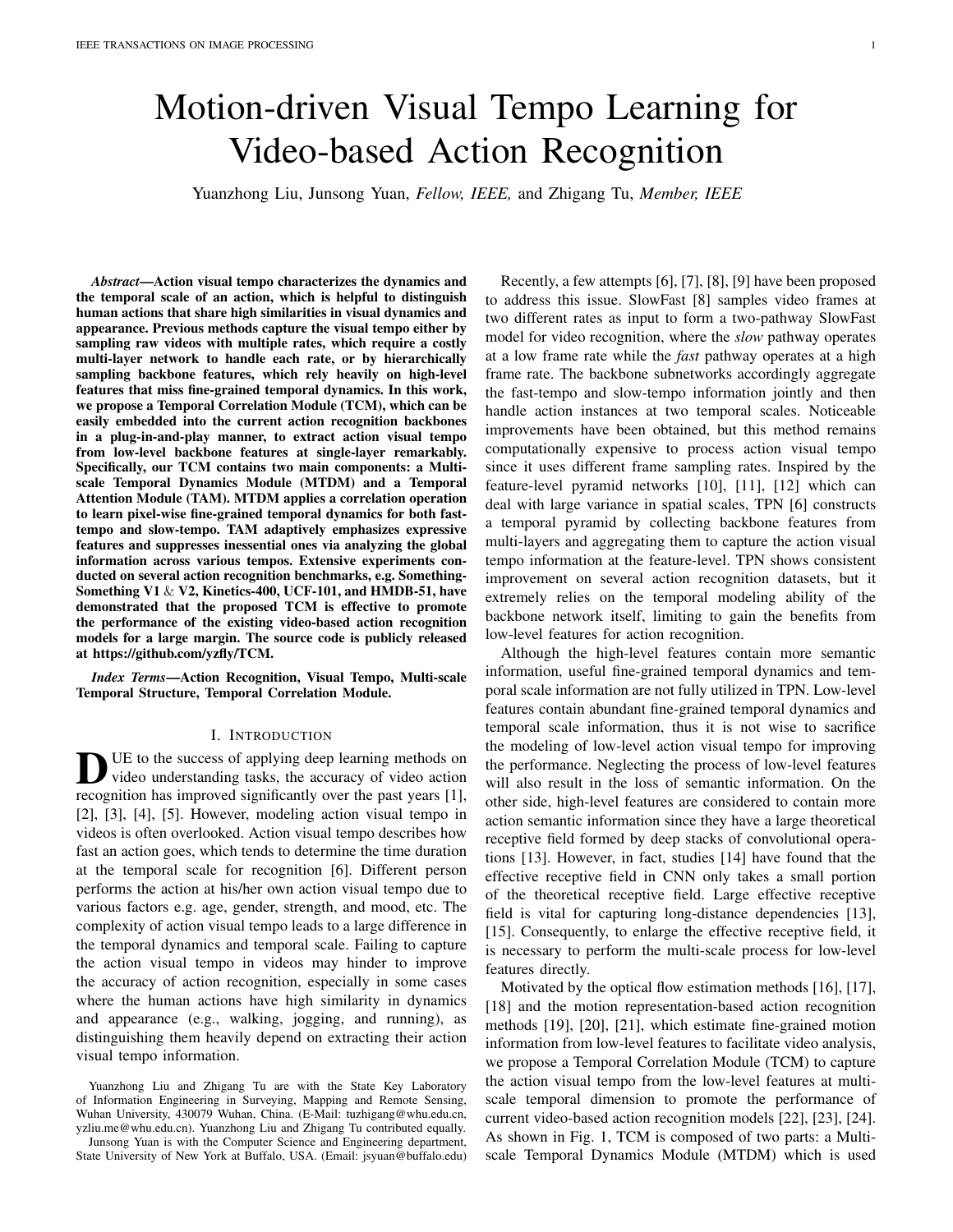have been explored to 3D CNNs to boost its performance, but the variation of action visual tempo is often neglected. 2D CNNs [41], [42], [32], [43] apply 2D kernels over per-frame inputs to exploit spatial semantics and followed by a module to aggregate temporal dynamics. The most famous 2D CNN model is the two-steam network [1], [41], [44], in which one stream extracts the RGB appearance features, and the other stream learns the optical flow motion information. Finally, it uses the average pooling for spatio-temporal aggregation. A number of efforts [30], [45], [31], [20] has been carried out to enhance the temporal information extraction efficiency for 2D CNNs. STM [30] proposes a Channel-wise Spatiotemporal Module and a Channel-wise Motion Module to encode the complementary spatiotemporal and motion features in a unified 2D CNN framework. ActionS-ST-VLAD [45] propose a novel action-stage(ActionS) emphasized spatiotemporal vector of locally aggregated descriptors (ActionS-ST-VLAD) method to adaptively aggregate video-level informative deep features. TEA [31] calculates the feature-level temporal differences from spatiotemporal features and utilizes the differences to excite the motion-sensitive channels of the features. Motion-Squeeze [20] presents a trainable neural module to establish correspondence across frames and convert them into motion features. These methods provide fine-grained modeling ability to learn adjacent frame temporal dynamics, but they ignore the importance of action visual tempo.

## *B. Action visual tempo Modeling in Video*

Many methods [6], [7], [8] are dedicated to action visual tempo [46] dynamics modeling by taking advantages of the input-level frame pyramid. DTPN [7] samples video frames with varied frame sampling rates and constructs a pyramidal feature representation for arbitrary-length input videos, where the slow-tempo and fast-tempo temporal dynamics can be captured. Such sample strategy tends to require multiple frames which causes a heavy computational cost, especially when the frame sampling rate increases. SlowFast [8] uses a twolevel frame pyramid to hard-code the variance of the action visual tempo. Branches are carefully devised to separately process each level, and the mid-level features of these branches are fused interactively. SlowFast can robustly deal with the variance of the action visual tempo, but the multi-branch network is costly. TPN [6] leverages different depth features hierarchically formed inside the backbone network to model action visual tempo. TPN can be applied to various models and brings consistent improvement, but it is limited by the backbone networks' temporal modeling ability. It cannot take advantage of the low-level features, and the useful longrange fine-grained temporal dynamics from distant frames in high-level features may be weakened as it is obtained by stacking multiple local temporal convolutions. To overcome these disadvantages, we utilize the correlation operation to establish pixel-wise matching values for different temporalscale features and exploit the action visual tempo in videos. We also explore a temporal attention module for interactive action visual tempo feature fusion, which not only enhances the saliency temporal scales, but also enriches the temporal dynamics.

## III. PROPOSED METHOD

In this section, we will introduce the details of our proposed TCM (see Fig. 1). TCM contains two important parts: a Multiscale Temporal Dynamics Module (MTDM) and a Temporal Attention Module (TAM). Initially, the visual contents of the input video are encoded into a feature sequence by a spatio-temporal action recognition backbone network. Then, the designed MTDM utilizes a correlation operation to extract the temporal dynamics of both fast-tempo and slow-tempo from this feature sequence. To determine the most effective visual tempo information, TAM will adaptively emphasize expressive temporal features and suppress insignificant ones by analyzing across-temporal interactions. Lastly, the obtained action visual tempo features are combined with the appearance features for final prediction.

#### *A. Multi-scale Temporal Dynamics Module (MTDM)*

The MTDM is a learnable temporal dynamics extractor, which extracts effective temporal dynamic features of both the fast-tempo and the slow-tempo in three steps: feature source utilization, visual similarity computation, and motion estimation.

*1) Feature Source Utilization:* The prior feature-based methods [6] utilize the high-level backbone features to construct a multi-layer feature pyramid that has increasing temporal receptive fields from bottom to top. The single-layer pyramid feature source has also been explored [6], but the effectiveness is limited due to the constraint of the backbone's temporal modeling ability. In contrast, we design a novel approach to extract the action visual tempo features of both the slow-tempo and the fast-tempo, where they are obtained by sampling deep features at different rates. This approach can effectively use the single-layer deep features and be free from the constraints of the backbone network.

Specifically, to learn features of the fast-tempo at each frame, we present an adjacent video frames feature extraction strategy (see Fig. 2(a)), which can effectively exploit the shortest scale temporal information. On the other side, to capture features of the slow-tempo for each moment, we use the longest scale temporal information and accordingly construct the feature extraction strategy as shown in Fig. 2(b). Combining the fast-tempo (Fig.  $2(a)$ ) with the slow-tempo (Fig. 2(b)) feature sampling strategy, our final multi-scale slow-fast-tempo sampling strategy (Fig. 2(c)) is formed. Accordingly, for each frame, we have its shortest and longest temporal range information, *i.e.* the fast-tempo and the slowtempo. Inspired by the way to estimate optical flow [47], [48], we calculate the pixel-wise visual similarity characteristics of each frame temporally to model the action visual tempo structure.

*2) Visual Similarity Computation:* Let us denote the pair of the input feature maps at a certain interval  $r$  by  $F<sup>t</sup>$  2  $R^C$  H W and  $F^{t+r}$  2  $R^C$  H W, where C; H and W are respectively the channel dimension, height and width. The visual similarity score at a position x with respect to the displacement **p** can be defined as:

$$
S(\mathbf{x}; \mathbf{p}; t) = F_{\mathbf{x}}^t \t F_{\mathbf{x} + \mathbf{p}}^{t+r}.
$$
 (1)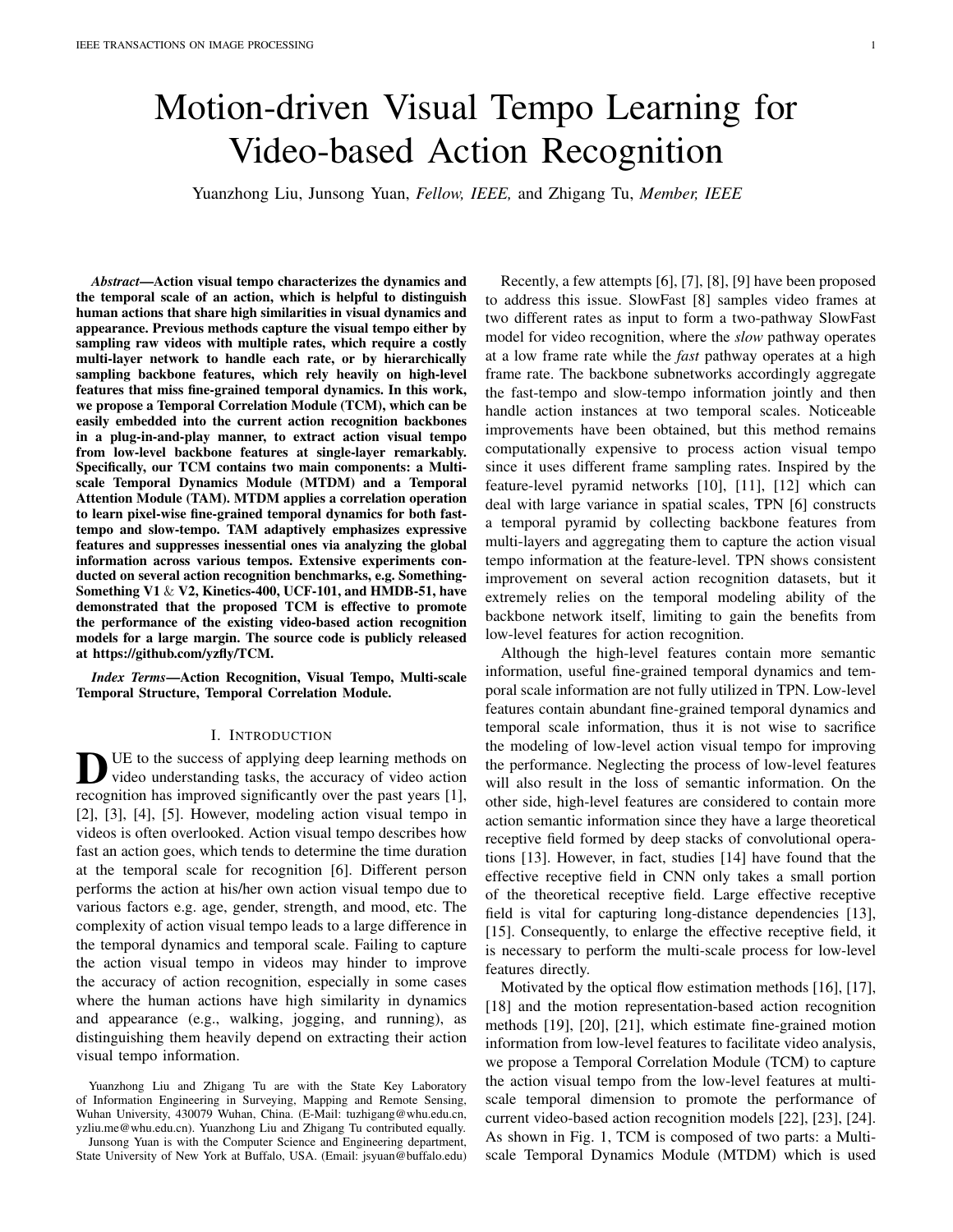(a) fast-tempo (b) slow-tempo (c) slow-fast-tempo

Fig. 2. Slow-fast-tempo Feature Sources. The longest scale and the shortest scale are considered for each moment to form a multi-scale sampling strategy to model the slow-fast-tempo information. The longest scale has a large temporal receptive eld for slow-tempo, and the shortest scale has a small temporal receptive eld for fast-tempo.

Fig. 3. Our explored Temporal Attention Module (TAM). The displacement map (with con dence map) from MTDM are transformed by six convolution layers to interpret slow-fast tempo semantics. Then the global average pooling (GAP) is used to capture aggregated features. With consideration of the cross-temporal interaction, temporal weights are generated by performing a fast 1D temporal convolution with side rek is adaptively determined by Eq. 8, here we show the case of  $K = 3$ .

where represents dot product. To improve the ef ciency, wewo-channels' optical ow and the one-channel' con dence compute the visual similarity score at the positiononly in map are concatenated to form a pixel-wise displacement map. its neighborhood with the radiure i.e. p 2 [ R; R]<sup>2</sup>. To maintain the temporal dimension consistency, we simply

Furthermore, to form the correlation tensor, we calculate the piste the last temporal dimension of the displacement map. visual similarity score of the input feature map paffis and The displacement map contains motion information of speci c F<sup>t+r</sup> at each position, which can be computed as followingscale. After performing motion estimation of the longest and

 $C(F^t;F^{t+r})$  2 R<sup>H W</sup> R R;  $\mathrm{C}_{\mathsf{i}\mathsf{j}\mathsf{k}\mathsf{l}}$  ;jk ij R;jl jj R = X h  $F^t{}_{hij}$   $F^{t+r}{}_{hkl}$ (2)

shortest scales, we concatenate them together for downstream feature transformation of both the slow-tempo and the fasttempo.

The radiusR is set manually and affects the nal performance<sup>B</sup>. Temporal Attention Module (TAM) In practice, given a feature map with the spatial resolution Our designed TAM aims to exploit the temporal dynamics H W (H is generally equal to W), we can set  $=$ INT (H=2), where INT is the integer ceiling function. In features while suppressing the trivial ones by taking acrosstheory, the result produced by the correlation is four-dimensicemporal dynamics interaction into account. It is known that (H W R R), we resize it to H W R<sup>2</sup> to facilitate the depth-wise separable convolution and signi cantly subsequent processing. of the upstream input, and adaptively highlight the distinctive reduce the computational complexity of CNNs, and we use

3) Motion Estimation: To establish the correspondencet to improve the ef ciency here. As shown in Fig. 3, the across frame pairs, we use a light-weight method as Molisplacement map (with the con-dence map) from upstream tionSqueeze [20] to estimate optical ow in terms of theayers will be fed into six convolution layers for transformacorrelation tenso $C(F^t; F^{t+r})$ . Following the setting of Mo- tion. Three 1 3 3 layers are utilized to approximate a tionSqueeze [20], we compute optical ow and it's correspond- 7 7 layer, then followed by another three 3 3 ing con-dence map for motion information extraction. Weayers. Speci-cally, except for the rst two layers, all the nd that the con-dence map is very useful for identifyingother layers are followed by  $a$  1 convolution layer. The motion outliers and learning informative motion features. The mantics of the displacement map and the con dence map are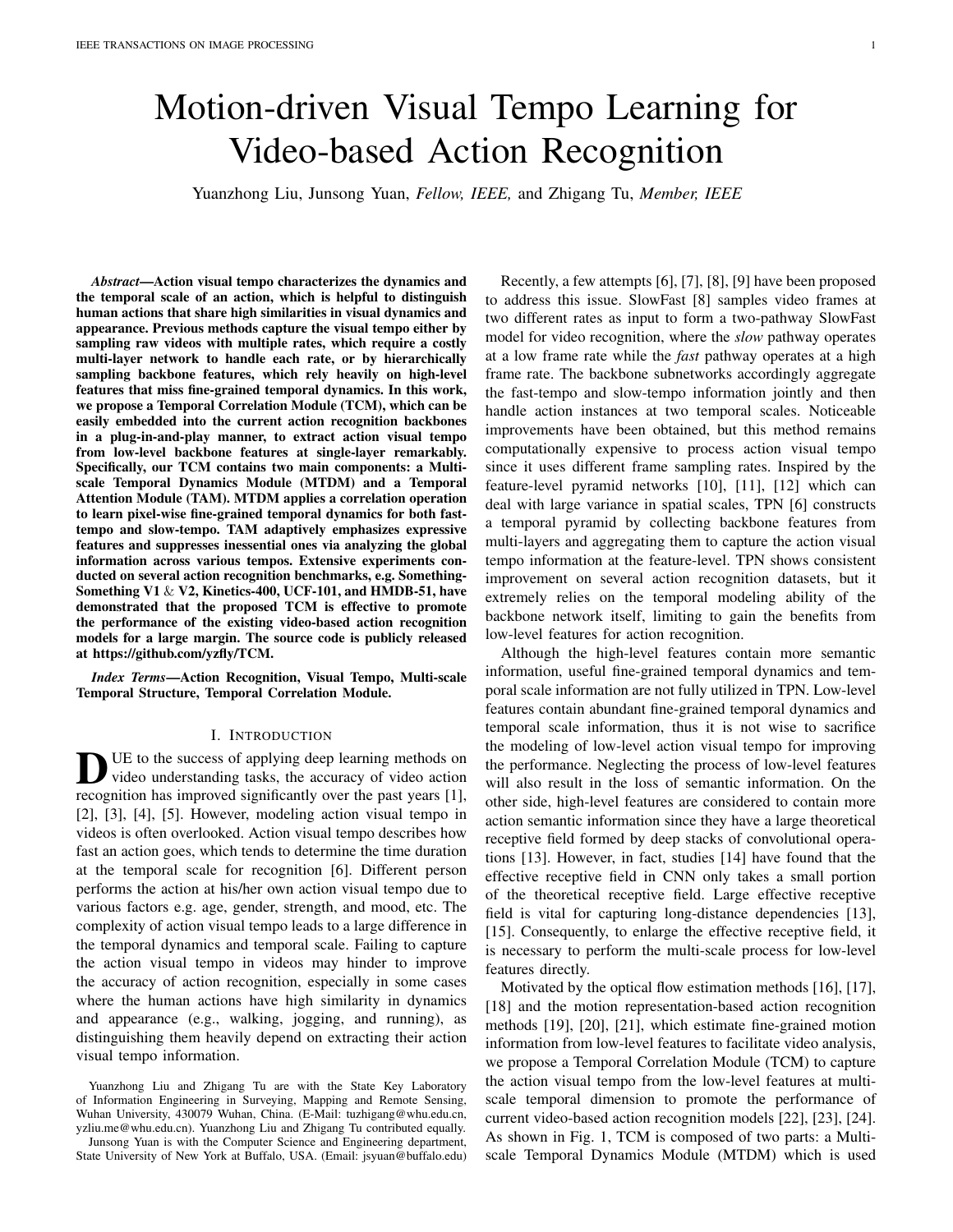expected to be interpreted by the feature transformation. Aftene range of the temporal interacticine (the size ofk) needs transforming the displacement map, the slow-fast visual temtoobe determined carefully. Following [50], the valuelocan features are obtained for aggregation. The TAM is designed to decided by:

automatically extrude the discriminative action visual tempo features meanwhile to reduce the impact of inessential features

during training. Recently, there are some effective attempts to

enhance the temporal information by utilizing the attentiowhere jvj<sub>odd</sub> indicates the nearest odd number of We set mechanism. TEA [31] employs a global average pooling layboth andb to 1 in our experiments.

to summarize the spatial information to get attentive weights Since the current frame and its adjacent frames have both to stimulate the motion-sensitive channels. Motion pattethe longest and shortest scales at the same time, the current has been excited and enhanced, but processing the temptemporal receptive eld is further expanded. As a result, the channels in isolation can lead to the loss of cross-tempofgatures have learned the information of both the fast-tempo interaction. and the slow-tempo. Taking the interaction of the temporal dy-

Given the temporal aggregated feature 2 R<sup>T</sup>, whereT denotes the feature temporal dimension, the temporal attentattention module can better enhance the useful slow and fast can be learned without dimensionality reduction according to val tempo information and suppress the unnecessary ones. Equation 3: namics at different temporal scales into account, our temporal

$$
w = (WFT); \t(3) C. Implementation
$$

whereW is a general parameter matrix with  $T$  elements. Speci cally, the parameter matrix in TEA [31] is computed uce channels to boost the computational ef ciency. The according to Equation 4: In MTDM, we rst apply a 1 1 convolution to re-

$$
W_1 = \begin{cases} 2 & 3 \\ w^{1,1} & 0 \end{cases}
$$
 (4)  
 
$$
W_2 = \begin{cases} 2 & 1 \\ 1 & 1 \end{cases}
$$
 (5)

C++/Cuda implemented version of the correlation operation in FlowNet [25] is adopted for our correlation tensor calculation. The motion estimation method of [20] is introduced to estimate

 $k = (T) = \frac{1}{J} \log_2(T) + b \jmath_{\text{odd}};$  (8)

the displacement map from the correlation tensor. In TAM, six 1 3 3 depth-wise separable convolutions are used to exploit

-ne-grained multi-scale temporal semantics. For the temporal

where $W_1$  is a diagonal matrix contains parameters, but the cross-temporal interaction is completely ignored here. Recent research about attention mechanism [50] suggests that the cross-channel interaction is useful, and the temporal interaction to the component amongston. We did a resolution to tion has a latent important function for video analysis tasks. attention, it can be performed by a fast 1D convolution with a kernel sizek, and then we extend the channel attention method ECA [50] to the temporal dimension. We utilize ResNet50 [33]

We explore a novel way to capture the local cross-temporal  $\frac{1}{2}$  TABLE I ing the visual similarity, we convert the global operation to a THE ILLUSTRATION OF OUR USED2D BACKBONE RESNET50. NOTE THAT BOTH THE KERNEL SIZE AND THE OUTPUT SIZE ARE INW H.

local operation to improve the ef ciency and accuracy. This means the weight of the temporal aggregated fealures calculated by only considering the temporal interaction with its k neighbors as Eq. 5:

$$
w_i = \begin{cases} \mathsf{X}^k & \mathsf{w}_i^j \, \mathsf{F}_i^j \, \mathsf{S} \, \mathsf{F}_i^j \, \mathsf{S} \, \mathsf{S}^k \\ \mathsf{S} & \mathsf{S} \end{cases} \tag{5}
$$

where  $\frac{k}{i}$  indicates the set  $\textsf{d} k$  adjacent temporal features of  $F_i$ . Accordingly, a band matri $W_k$  is employed to learn the temporal attention, where  $\mathcal{U}_k$  is computed as:



| Stage                   | Layer                                                   | Output size |
|-------------------------|---------------------------------------------------------|-------------|
| raw                     |                                                         | 224<br>224  |
| <b>CONV<sub>1</sub></b> | 7:64: stride 2.2                                        | 112<br>112  |
| pooh                    | 3 max, stride 2,2                                       | 56<br>56    |
| res                     | 1:64<br>4<br>$3:64$ 5<br>3<br>3<br>1:256                | 56<br>56    |
| res                     | 1:128<br>1<br>4<br>$3;128$ 5<br>3<br>4<br>1:512<br>1    | 28<br>28    |
| res <sub>4</sub>        | 1<br>1:256<br>4<br>-5<br>3<br>3:256<br>6<br>1:1024<br>1 | 14<br>14    |
| res,                    | 1:512<br>1<br>4<br>$3:512$ 5<br>3<br>3<br>1:2048<br>1   | 7<br>-7     |
|                         | global average pool, fc                                 |             |

# IV. EXPERIMENTS

Notably, W<sub>k</sub> involves onlyk T parameters, which are less We evaluate the proposed method on various action recogthan T T. Besides, we make all temporal channels to shanition datasets, including Kinetics-400 [26], HMDB-51 [27], the same learning parameters to boost the calculating spe&CF-101 [28], and Something-Something V1 & V2 [29].

$$
w_i = \begin{cases} X^k & \text{if } F_i^j \\ j = 1 \end{cases} (7)
$$

The baseline method i our experiments is SM [32] which uses ResNet50 [33] without non-local modules [15], thus it is fair for comparison. Furthermore, we test our method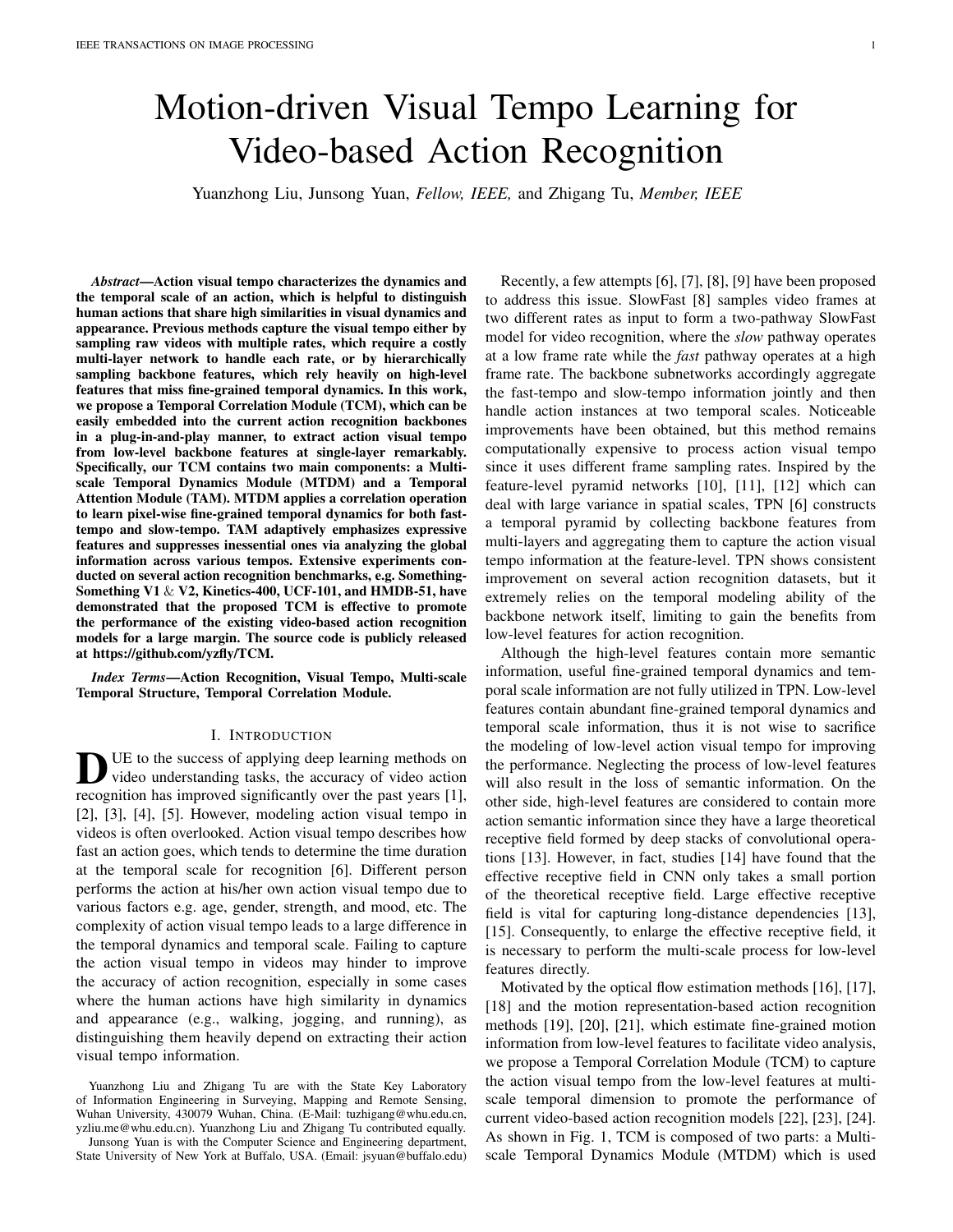on multiple action recognition backbone networks (TSM,

the components of TCM on Something-Something V1, to EXIASETS SPECIFICALLI, OFRAMES ARE INFORMATING AT analyze the effectiveness of the proposed TCM and its two componentsi.e. MTDM and TAM. It should be noted that we focus on the gain of action recognition from the extraction of  $\overline{\phantom{a}}$ 

action visual tempo patterns, and we only use RGB frames rather than optical ow to save the computation cost.

Datasets.As mentioned in the previous work [30], the primary public datasets for action recognition can be roughly classi-ed into two categories:  $(1)$  the temporal-related datasets Something-Something V& V2 [29], in which the temporal motion interaction of objects should be emphasized for better action understanding. (2) The scene-related datasets

e.g. Kinetics-400 [26], UCF-101 [28] and HMDB-51 [27]),

in which the temporal relation is less important compared to If which the temporal relation is less important compared  $\frac{M}{A}$ . Performance on CNN baselines the temporal-related datasets, this is because the background

information contributes more for determining the action label TCM can be seamlessly injected into a CNN baseline in most of the videos. The Something-Something V1 &  $\vee$  Signi-cantly enhance its temporal information modeling datasets focus on human interactions with daily life objects, To demonstrate that the enhancement is generalized thus classifying these interactions required to pay more attended steady, we compare our TCM with some baseline networks tion to the temporal information. Consequently, the proposed some famous action recognition benchmarks.

method is mainly evaluated on Something-Something V1 & 1) Evaluation on Different Datasetsn this experiment, as V2 as our goal is to improve the temporal modeling ability<sup>analyzed</sup> before, we select the representative model TSM [32] Additionally, we also report experimental results on the scene-<br>Additionally, we also report experimental results on the scenerelated datasets Kinetics-400 [26], HMDB-51 [27], and UCFP rotocols for both the original TSM [32] and the modied 101 [28]. Kinetics-400 contains 400 human action categories, del "TSM+TCM" for fair comparison. The results are and provides240k training videos and20k validation videos. In our experiments, due to some videos in Kinetics-400 are 0, UCF-101, and HMDB-51, their temporal information is unavailable, we collected 238,798 videos for training anglatively less important. In contrast, in the lower part, for 19,852 videos for validation. shown in Table II. In the upper part, for the datasets Kineticsthe datasets Something-Something V1 & V2, the temporal

Training. In general, we adopted the training strategy same module into TSM, the performance of "TSM+TCM" as TSM [32]. Our model is initialized with the ImageNet pre<sub>nas signi-cantly improved on both the scene dominant datasets</sub> trained weights of ResNet50 (see Table I). The training setting and the temporal dominant datasets. For example, compared for the Kinetics-400, UCF-101, and HMDB-51 datasets are in TSM, on the large-scale dataset Kinetics-400, the Top-1 also the same as TSM [32]. For the Something-Something  $\&$  V2 datasets, the training parameters are: the epochs are  $\frac{50}{10}$ , On the relatively smaller-scale datasets UCF-101 and the batch size is 32, the initial learning rate is 0.01 (decays by HMDB-51, the Top-1 accuracy of "TSM+TCM" is boosted 0.1 at epoch 30, 40 and 45), the weight decay is 5e-4, and  ${\rm Hg}_{\rm Spectively}$  by 1.3% and 4.1%; On the temporal dominated dropout is 0.5. At training, for each video, we sample a clip datasets Something-Something V1 & V2, the performance with 8 or 16 frames, resize them to the scale  $240$  320, and then crop  $\frac{224}{100}$  224 patch from the resized images. enhanced separately by 4.7% and 1.7%. This proves that the The scale jittering is used for data augmentation. The nalmances experiency by the state the temporal modeling prediction follows the standard protocol of TSN [41]. information becomes very important. When integrating our  $\frac{\text{V1}}{\text{2}}$ curacy of "TSM+TCM" is improved by 1.5% (75.6% vs. improvement is more obvious, where the Top-1 accuracy is ability of the baseline.

Evaluation. For the Something-Something V1 & V2 datasets, 2) Evaluation on Different BackbonesWe apply our TCM two kinds of testing schemes are used: 1) single-clip attod a variety of backbone networks, and show their accuracy center-crop, where only a center crop 2024 224 from a on the Something-Something V1 dataset in Table III. There single clip is utilized for evaluation; 2) 10-clip and 3-cropare two parts: the upper part is 2D-CNN methods, and the where three crops of 24 224 and 10 randomly-sampled clipslower part is 3D-CNN methods. Particularly, in all networks, are employed for testing. The rst testing scheme is with highCM is placed right behind layees3 For TSM over different ef ciency while the second one is for improving the accuracbackbones, "TSM+TCM" can clearly enhance the accuracy of with a denser prediction strategy. We evaluate both the singletion recognition with only a small increase in parameters. clip prediction and the average prediction of 10 randomlyCompared to the baseline TSM-ResNet50, TCM obtains a sampled clips. For the Kinetics-400 dataset, we evaluate tsigni cant gain of about 6.4% (52.0% vs. 45.6%) at Top-1 average prediction of uniformly-sampled 10 clips from eacaccuracy at the cost of only 5.6% (35.3G vs. 33.4G) and 0.8% video. For the UCF-101 and HMDB-51 datasets, 2 uniformly(24.5M vs. 24.3M) growth in FLOPs and parameters. For the sampled clips from each video are selected for evaluation. well-performed TEA [31] which can stimulate and aggregate

#### TABLE II

TEA, and I3D), and conduct plenty of ablation studies about <sup>OMPARISON</sup> OF OUR METHOD TSM+TCM" WITH TSM ON DIFFERENT DATASETS. SPECIFICALLY, 8 FRAMES ARE INPUT FOR TRAINING. AT HMDB-51 AND UCF-101,AND A SINGLE VIDEO CLIP FOR SOMETHING-SOMETHING V1 & V2.

| Dataset        | Model              | $Top-1(\%)$  | Top-5(%)     | Top-1(%) |
|----------------|--------------------|--------------|--------------|----------|
| Kinetics-400   | TSM<br>Ours        | 74.1<br>75:6 | 91.2<br>92:5 | $+1.5$   |
| <b>UCF-101</b> | <b>TSM</b><br>Ours | 95.9<br>97:2 | 99.7<br>99:8 | $+1.3$   |
| HMDB-51        | TSM<br>Ours        | 73.5<br>77:6 | 94.3<br>96:4 | $+4.1$   |
| Sth-Sth<br>V1  | TSM<br>Ours        | 47.3<br>52:0 | 76.2<br>80:4 | $+4.7$   |
| Sth-Sth<br>V2  | TSM<br>Ours        | 61.7<br>63:4 | 87.4<br>88:6 | $+1.7$   |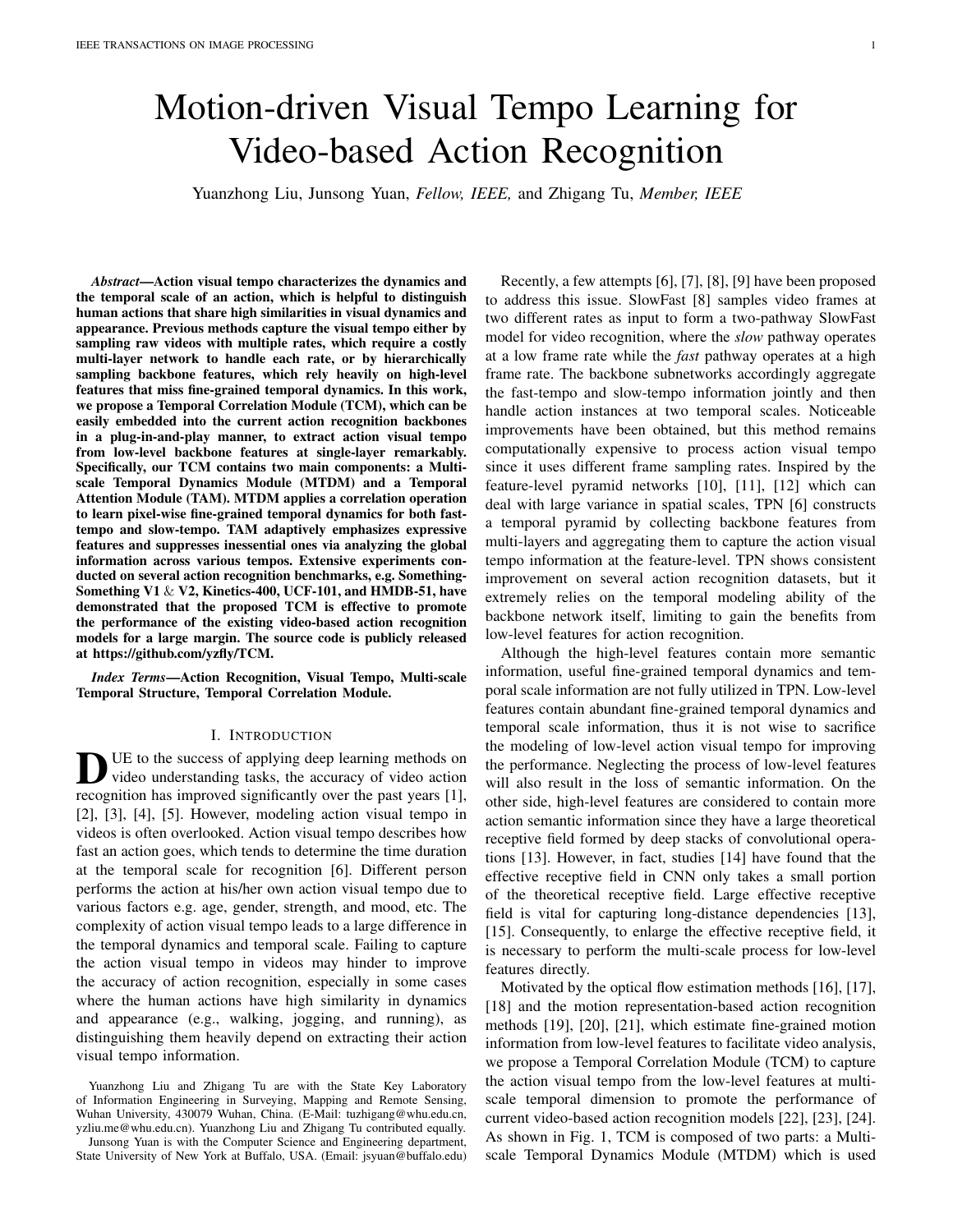|    | Method               | тсм |     | Input |    | <b>FLOPs</b>                        | Params            |                   | Sth-Sth V1        |
|----|----------------------|-----|-----|-------|----|-------------------------------------|-------------------|-------------------|-------------------|
|    |                      |     |     |       |    |                                     |                   | $Top-1(\%)$       | Top- $5(\%)$      |
|    |                      |     | 224 | 224   | 8  | 14.5G                               | 11.3M             | 42.8              | 72.3              |
|    | TSM-ResNet18 [41]    | X   | 224 | 224   | 8  | 16.4G <sub>+1 :9</sub>              | 11.5 $M_{+0}$ :2) | $45.8_{+3}$ :0)   | $74.8_{+2}$ :5)   |
|    | TSM-ResNet50 [41]    |     | 224 | 224   | 8  | 33.4G                               | 24.3M             | 45.6              | 74.2              |
| 2D |                      | X   | 224 | 224   | 8  | $35.3G_{+1}$ :9)                    | $24.5M_{+0}$ :2)  | $52.0_{+6}$ :4)   | $80.4_{+6}$ :2)   |
|    | TSM-ResNet101 [41]   |     | 224 | 224   | 8  | 63.1G                               | 42.9M             | 46.3              | 75.8              |
|    |                      | X   | 224 | 224   | 8  | $65.0G_{+1}$ :9)                    | 43.1 $M_{+0}$ :2) | 52. $6_{+6}$ :3)  | $81.4_{+5;6}$     |
|    | <b>TEA [42]</b>      |     | 224 | 224   | 8  | 34.7G                               | 24.4M             | 48.9              | 78.1              |
|    |                      | X   | 224 | 224   | 8  | $36.6G_{+1}$ :9)                    | 24.6 $M_{+0}$ :2) | $50.6_{+1}$ :7)   | $79.7_{(+1)}$ :6) |
|    | 3D-ResNet-18 [37]    |     | 112 | 112   | 16 | 33.2G                               | 33.3M             | 16.4              | 45.3              |
|    |                      | X   | 112 | 112   | 16 | 33.4 $G_{+0}$ :2)                   | 33.5 $M_{+0}$ :2) | $19.7_{(+3)(3)}$  | $48.5_{+3}$ : 2)  |
| 3D | 3D-ResNet-50 [37]    |     | 112 | 112   | 16 | 40.4G                               | 46.2M             | 22.3              | 51.4              |
|    |                      | X   | 112 | 112   | 16 | 40.6G <sub>+0</sub> $\frac{.2}{.2}$ | 46.4 $M_{+0}$ :2) | $24.1_{(+1 \_3)}$ | 53.7( $+2$ :3)    |
|    | 3D-ResNeXt from [51] |     | 112 | 112   | 16 | 9.6G                                | 47.8M             | 24.5              | 53.2              |
|    |                      | X   | 112 | 112   | 16 | $9.8G_{+0.2}$                       | 48.2 $M_{+0}$ :2) | $26.1_{(+1)}$ :6) | $55.7_{(+2)}$ :5) |

TABLE III COMPARISON BETWEEN OURTCM AND OTHER BACKBONES ON THESOMETHING-SOMETHING V1 DATASET.

the temporal information effectively, our TCM also boosts Following [32], [20], we ensemble our 8-frame and 16 its performance for a large margin, g. the Top-1 accuracy frame models by averaging their prediction scores. Our 10-clip enhances from 48.9% to 50.6%. For 3D-ResNet [37] overrodel obtains remarkable results on the Something-Something different depth, TCM can steadily promote the performance,1 dataset. Speci cally, as shown in the last row of Table e.g. 3D-ResNet-18 (Top-1 + 3.3%), 3D-ResNet-50 (Top-1  $\text{H}$ ), its Top-1 and Top-5 accuracy outperforms the state-of-1.8%). For the famous 3D network 3D-ResNeXt [51], outhe-art method TDN [65] by 0.4% (57.2% vs. 56.8%) and TCM further improves its temporal modeling capability, where 1% (85.2% vs. 84.1%), respectively. Furthermore, on the the Top-1 accuracy is modi ed by 1.6% (24.5% vs. 26.1%).Something-Something V2 dataset, in contrast to TDN [65],

## B. Comparison with state-of-the-arts

our 10-clip model also has a better performance in the Top-5 accuracy (92.2% vs. 91.6%) and its Top-1 accuracy is just a little bit lower (67.8% vs. 68.2%).

To evaluate the temporal modeling ability and the entire Table V shows the comparison with the state-of-the-art capacity of our method, we compare our TCM-derived mode pproaches on the scene dominated dataset Kinetics-400. It with the state-of-the-arts extensively on both the tempore an be clearly seen that our TCM has an outstanding perfordominated datasets Something-Something V1 & V2 and theance. Firstly, our 8-frame TCM-R50 surpasses the 64-frame scene dominated datasets Kinetics-400, UCF-101 and HMDBD method [39] (Top-1 accuracy: 76.1% vs. 72.1%), and it 51. The results are reported in Table IV, Table V and Table Vachieves a competitive accuracy to the 128-frame Nonlocal-

Table IV shows the performance of 23 recent action recogr<sup>R50</sup> approach [15] (Top-1 accuracy: 76.1% vs. 76.5%) while tion methods on the Something-Something V1 & V2 datasetts GFlops is 8 less. Moreover, our 8-frame TCM-R50 model There are three parts in this table: 3D CNN methods [52], erforms even better than the 8-frame SlowOnly method [8] [53], [54], [55] (in the upper part), 2D CNN methods [41], Top-1 accuracy: 76.1% vs. 74.8%) with 1.2less GFlops. [42], [60], [61], [30], [31], [20] (in the middle part), and All these results demonstrate that, our TCM network, is more the proposed TCM based methods (in the bottom part). Curate and ef-cient than the non-local network to model the Without any bells and whistles, the Top-1 accuracy of ouemporal relationships for video classi cation. Secondly, our "TSM+TCM" method i.e. "TCM-R50" on the Something-16-frame TCM-R50 outperforms most of its 16-frame coun-Something V1 dataset reaches to 52.2%, which surpaster parts, i.e. STM [30] (Top-1 accuracy: 77.4% vs. 73.7%), its 2D CNN based counterparts STM [30], TEA [31], and EA [31] (Top-1 accuracy: 77.4% vs. 76.1%), MSNet [20] TANet [62] that need double input (16 input frames) for at Top-1 accuracy:77.4% vs. 76.4%), and TEINet [63] (Top-1 least 0.3%. Importantly, with 16 input frames, the accuracy accuracy: 77.4% vs. 76.2%). With 5.1less GFlops than the our "TSM+TCM" method on the Something-Something V1 & 128-frame Nonlocal-R101 method [15], our model obtains a V2 datasets is further improved, where its Top-1 accuracy Gomparable accuracy (Top1 acc: 77.4% vs. 77.7%). Thirdly, higher than STM [30], TEA [31], and TANet [62] for at least<sup>we</sup> perform the score fusion over 8-frame TCM-R50 and 16-1.2% on Something-Something V1 and 0.9% on Somethingame TCM-R50, which mimics the two-steam fusion with Something V2. In addition, compared to the 3D CNN basewo temporal rates. At testing, we use 10 clips and 3 crops methods,e.g. 3D DenseNet121 [57], the Top-1 accuracy iner clip. Our TCM achieves a higher accuracy than the "8+32improved by 2.9% (53.1% vs. 50.2%) and 2.2% (65.1% vtame" SlowFast model [8], with using less input frames and 62.9%) separately on the Something-Something V1 datasetittle bit less GFlops (105 vs. 106). Table V reveals that, and the Something-Something V2 dataset. Compared to Napatio-temporal learning of our TCM is more effective than I3D [53], the performance is improved by 7.8% with using emporal shift of TSM.

less input (8 vs. 32) and less computation (35GFlops vs. To further verify the generalization ability of the explored 168GFlops 2). TCM, we transfer the trained 16-frame TCM-R50 model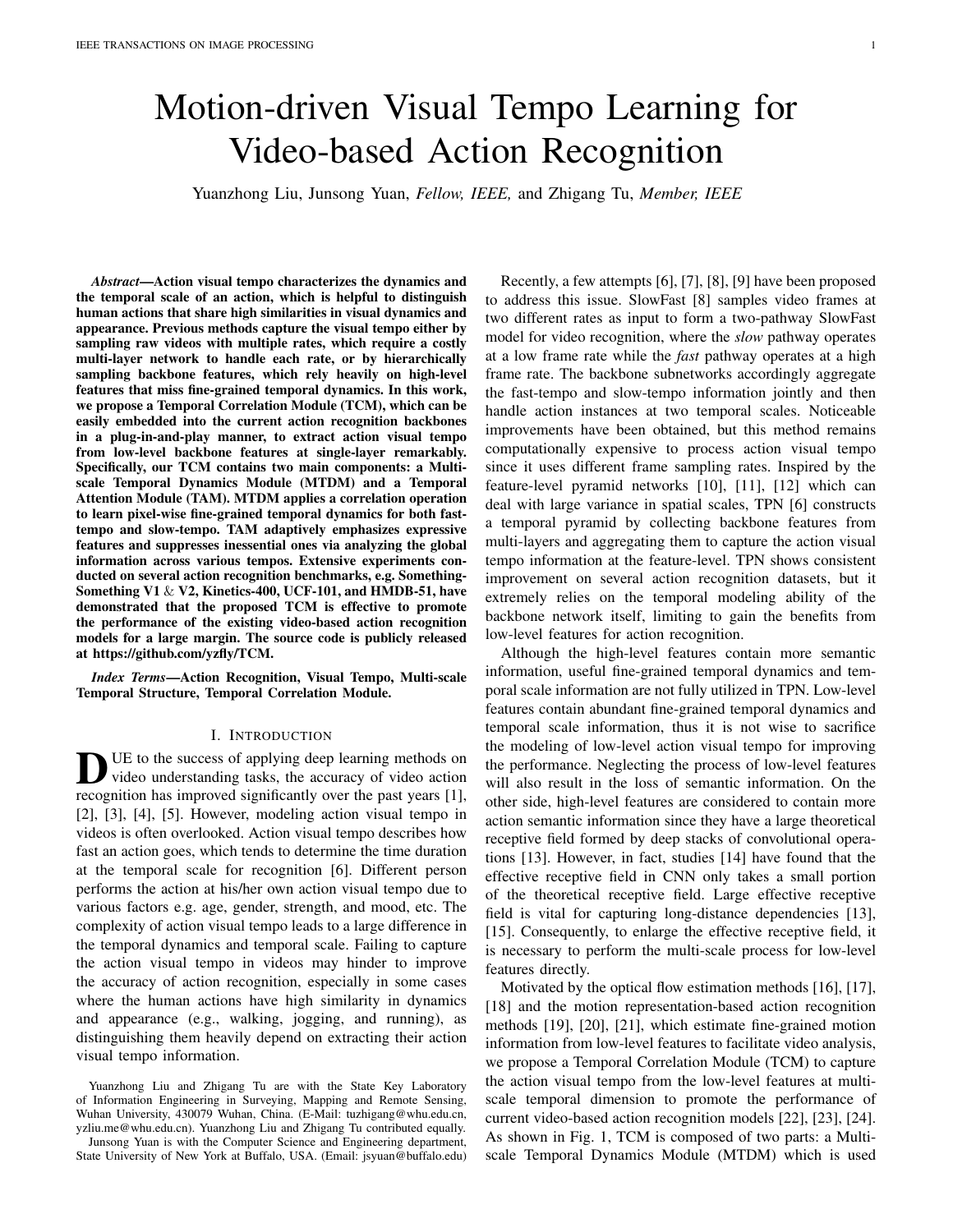## TABLE IV

PERFORMANCE COMPARISON WITH STATEOF-THE-ARTS ON THE SOMETHING-SOMETHING V1 & V2 DATASETS. MOST OF THE RESULTS ARE COPIED FROM THE CORRESPONDING PAPERAND THE SYMBOL "-" DENOTES THE RESULT IS NOT GIVEN

| Method               | Frame           | <b>FLOPs</b> | clips          | Params |             | Sth-Sth V1          |             | Sth-Sth V2          |
|----------------------|-----------------|--------------|----------------|--------|-------------|---------------------|-------------|---------------------|
|                      |                 |              |                |        | $Top-1(\%)$ | Top- $5\frac{6}{6}$ | $Top-1(\%)$ | Top- $5\frac{6}{6}$ |
| $ECQEn$ Lite [52]    | $\overline{92}$ | 267          | 1              | 150M   | 46.4        |                     |             |                     |
| <b>I3D from [53]</b> | 32              | 153G         | $\overline{2}$ | 28.0M  | 41.6        | 72.2                |             |                     |
| NL-I3D from [53]     | 32              | 168G         | $\overline{2}$ | 35.3M  | 44.4        | 76.0                |             |                     |
| NL-I3D + GCN [53]    | 32              | 303G         | $\overline{2}$ | 62.2M  | 46.1        | 76.8                |             |                     |
| S3D-G [54]           | 64              | 71G          | 1              | 11.6M  | 48.2        | 78.7                |             |                     |
| DFB-Net [55]         | 16              | N/A          | 1              |        | 50.1        | 79.5                |             |                     |
| CorrNet-101 [56]     | 32              | 224G         | 30             |        | 51.7        |                     |             |                     |
| 3D DenseNet121 [57]  | 16              | 31G          | $\mathbf{1}$   | 21.4M  | 50.2        | 78.9                | 62.9        | 88.0                |
| CIDC(I3D) [58]       | 32              | 92G          | 30             | 87M    |             |                     | 56.3        | 83.7                |
| RubiksNet [59]       | 8               | 33G          | 1              |        | 46.4        | 74.5                | 58.8        | 85.6                |
| <b>TSN [41]</b>      | $\overline{8}$  | 16G          | $\overline{1}$ | 10.7M  | 19.5        | $\blacksquare$      | 33.4        |                     |
| <b>TRN [42]</b>      | 8               | 16G          | N/A            | 18.3M  | 34.4        |                     | 48.8        |                     |
| <b>MFNet [60]</b>    | 10              | N/A          | 10             |        | 43.9        | 73.1                |             |                     |
| <b>CPNet [61]</b>    | 24              | N/A          | 96             |        |             |                     | 57.7        | 84.0                |
| <b>STM [30]</b>      | 16              | 67G          | 30             | 24.0M  | 50.7        | 80.4                | 64.2        | 89.8                |
| TSM [32]             | $16 + 8$        | 98G          | $\mathbf{1}$   | 48.6M  | 49.7        | 78.5                | 62.9        | 88.1                |
| <b>TEA [31]</b>      | 16              | 70G          | 1              | 24.5M  | 51.9        | 80.3                |             |                     |
| <b>TANet</b> [62]    | $16 + 8$        | 99G          | 1              | 25.6M  | 50.6        | 79.3                |             |                     |
| MSNet [20]           | $16 + 8$        | 101G         | 10             | 49.2M  | 55.1        | 84.0                | 67.1        | 91.0                |
| CIDC(R2D) [58]       | 32              | 72G          | 30             | 85M    |             |                     | 40.2        | 68.6                |
| <b>TEINet [63]</b>   | $16 + 8$        | 99G          | $\mathbf{1}$   | 30.4M  | 52.5        |                     | 65.5        | 89.8                |
| ACTION-Net [64]      | 16              | 69.5G        | 1              | 28.1M  |             |                     | 64.0        | 89.3                |
| <b>TDN [65]</b>      | $16 + 8$        | 198G         | 1              |        | 56:8        | 84.1                | 68:2        | 91.6                |
| TCM-R50              | $\overline{8}$  | 35G          | 1              | 24.5M  | 52.2        | 80.4                | 63.5        | 88.7                |
| TCM-R50              | 16              | 70G          | 1              | 24.5M  | 53.1        | 81.2                | 65.1        | 89.6                |
| $TCM-R5QEn$          | $16 + 8$        | 105G         | 1              | 49.0M  | 54.7        | 82.6                | 66.7        | 90.7                |
| $TCM-R5QEn$          | $16 + 8$        | 105G         | 10             | 49.0M  | 57:2        | 85:2                | 67:8        | 92:2                |

TABLE V

PERFORMANCE COMPARISON WITH THE STATEOF-THE-ARTS ON THE KINETICS-400 DATASET. THE SYMBOL "N/A" DENOTES THE RESULT THAT IS NOT GIVEN.

| Method              | Pretrain  | Frame           | <b>FLOPs</b> | <b>Views</b>    |          | Kinetics-400 |
|---------------------|-----------|-----------------|--------------|-----------------|----------|--------------|
|                     |           |                 |              |                 | Top-1(%) | Top-5(%)     |
| <b>ECO [52]</b>     | Scratch   | $\overline{92}$ | N/A          | N/A             | 70.0     | 89.4         |
| I3D [39]            | Scratch   | 64              | 108G         | N/A             | 72.1     | 90.3         |
| Two-Stream I3D [39] | Scratch   | 64              | 216G         | N/A             | 75.7     | 92.0         |
| $R(2+1)D$ [40]      | Sports-1M | 32              | 152G         | 10              | 74.3     | 91.4         |
| ARTNet [66]         | Scratch   | 16              | 23.5G        | 250             | 69.2     | 88.3         |
| S3D-G [54]          | ImageNet  | 64              | 66.4G        | N/A             | 77.2     | 93.0         |
| Nonlocal-R50 [15]   | ImageNet  | 128             | 282G         | 30              | 76.5     | 92.6         |
| Nonlocal-R101 [15]  | ImageNet  | 128             | 359G         | 30              | 77.7     | 93.3         |
| ip-CSN [67]         | ImageNet  | 32              | 83G          | 30              | 76.7     | 92.3         |
| CIDC(I3D) [58]      | ImageNet  | 32              | 92G          | 30              | 74.5     | 91.3         |
| <b>TPN [6]</b>      | Scratch   | 32              | N/A          |                 | 78.9     | 93.9         |
| SmallBigNet [68]    | Scratch   | 32              | 418G         | 12              | 77.4     | 93.3         |
| CorrNet [56]        | Scratch   | 32              | 224G         | 30              | 79.2     | N/A          |
| SlowOnly [8]        | Scratch   | 8               | 41.9G        | 30              | 74.8     | 91.6         |
| SlowFast [8]        | Scratch   | $8 + 32$        | 106G         | 30              | 77.9     | 93.2         |
| SlowFast [8]        | Scratch   | 16+64           | 234G         | 30              | 79:8     | 93.9         |
| X3D [4]             | Scratch   | 16              | 48.4G        | 30              | 79.1     | 93.9         |
| <b>TSN [41]</b>     | ImageNet  | $\overline{25}$ | 3.2G         | $\overline{10}$ | 72.5     | 90.5         |
| <b>TSM [32]</b>     | ImageNet  | 16              | 65G          | 30              | 74.7     | 91.4         |
| STM [30]            | ImageNet  | 16              | 67G          | 30              | 73.7     | 91.6         |
| <b>TEA [31]</b>     | ImageNet  | 16              | 70G          | 30              | 76.1     | 92.5         |
| MSNet [20]          | ImageNet  | 16              | 67G          | 30              | 76.4     | N/A          |
| CIDC(R2D) [58]      | ImageNet  | 32              | 72G          | 30              | 72.2     | 90.1         |
| TEINet [63]         | ImageNet  | 16              | 66G          | 30              | 76.2     | 92.5         |
| TANet-152 [62]      | ImageNet  | 16              | 242G         | 12              | 79.3     | 94.1         |
| <b>TDN [65]</b>     | ImageNet  | $16 + 8$        | 198G         | 30              | 79.4     | 94:4         |
| TCM-R50             | ImageNet  | $\overline{8}$  | 35G          | $\overline{30}$ | 76.1     | 92.3         |
| TCM-R50             | ImageNet  | 16              | 70G          | 30              | 77.4     | 93.1         |
| $TCM-R5Qen$         | ImageNet  | $16 + 8$        | 105G         | 30              | 78:5     | 93:8         |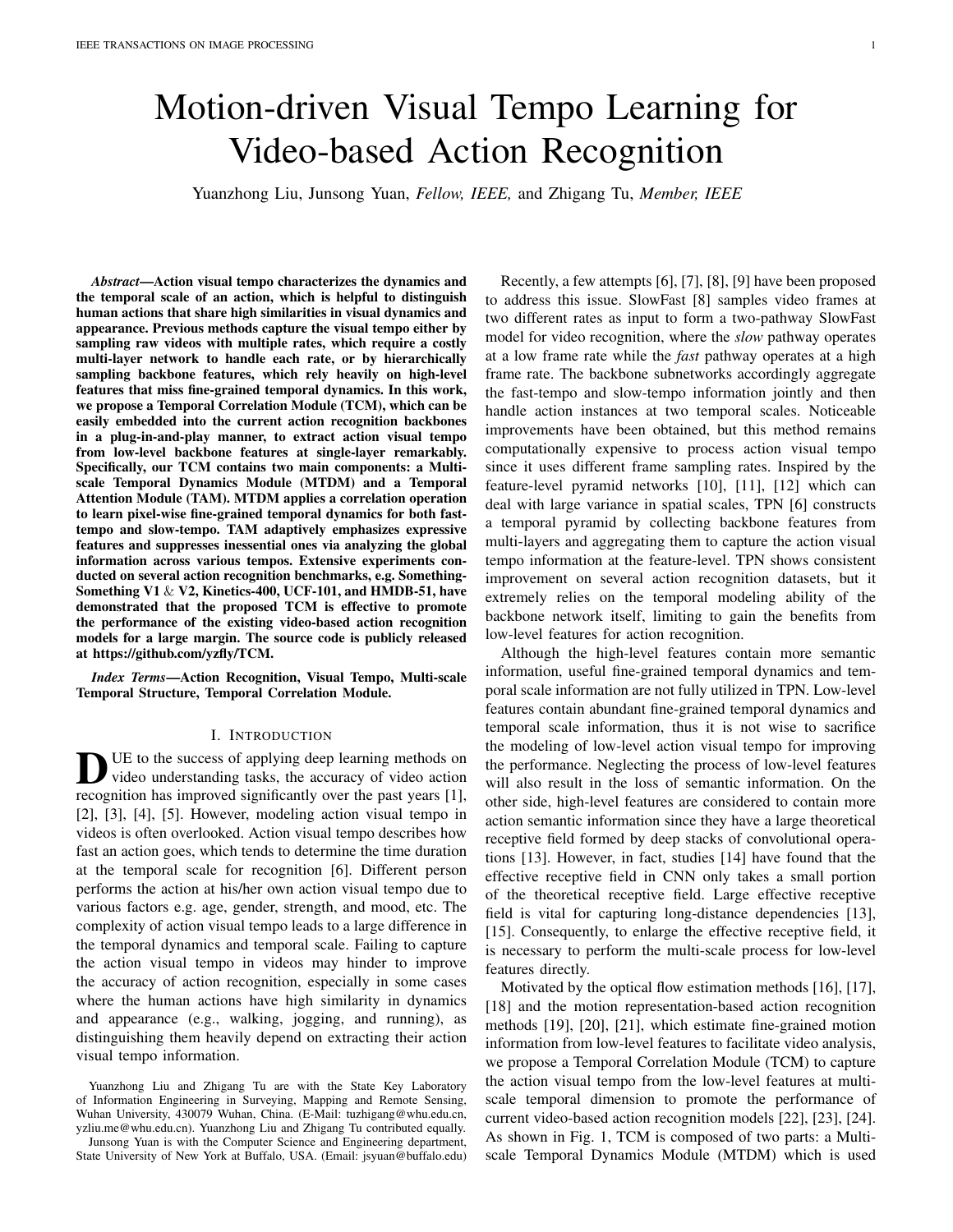TABLE VI COMPARISON WITH THE STATE-OF-THE-ARTS ON THE UCF-101AND HMDB-51 DATASETS. THE SYMBOL "-" DENOTES THE RESULT THAT IS NOT GIVEN.

| Method                           | Pretrain        | Backbone             | <b>UCF-101</b> | HMDB-51 |
|----------------------------------|-----------------|----------------------|----------------|---------|
| <b>TSN [41]</b>                  | ImageNet        | Inception V2         | 86:4%          | 53.7%   |
| P3D [69]                         | ImageNet        | ResNet50             | 88:6%          |         |
| C <sub>3</sub> D <sub>[36]</sub> | Sports-1M       | ResNet18             | 85:8%          | 54:9%   |
| I3D [39]                         | <b>Kinetics</b> | Inception V2         | 95:6%          | 74:8%   |
| ARTNet [66]                      | Kinetics        | ResNet18             | 94:3%          | 70:9%   |
| S3D [54]                         | <b>Kinetics</b> | Inception V2         | 96:8%          | 75.9%   |
| $R(2+1)D$ [40]                   | <b>Kinetics</b> | ResNet34             | 96:8%          | 74:5%   |
| <b>TSM [32]</b>                  | <b>Kinetics</b> | ResNet <sub>50</sub> | 96.0%          | 73.2%   |
| <b>STM [30]</b>                  | <b>Kinetics</b> | ResNet50             | 96:2%          | 72:2%   |
| <b>TEA [31]</b>                  | <b>Kinetics</b> | ResNet50             | 96:9%          | 73:3%   |
| <b>TDN [65]</b>                  | <b>Kinetics</b> | ResNet50             | 97:4%          | 76.3%   |
| TCM-R50<br>(ours)                | <b>Kinetics</b> | ResNet50             | 97:1%          | 77:5%   |

## TABLE VII

PERFORMANCE COMPARISON WITHTPN ON THE SOMETHING-SOMETHING V1 & V2 DATASETS. SPECIFICALLY, 8 FRAMES ARE INPUT FOR TRAINING. SINGLE-CLIP AND CENTER-CROP TESTING SCHEME IS USED HERE

| Method                    |               |      | FLOPs Params Top1@V1 Top1@V2 |
|---------------------------|---------------|------|------------------------------|
| TSM-R50 [32]              | $33.4G$ 24.3M | 45.6 | 59.1                         |
| TSM+TPN [6]               | 41.5G   82.5M | 49.0 | 62.0                         |
| TSM+TCM(ours) 35.3G 24.5M |               | 52.2 | 63.5                         |

from the Kinetics-400 dataset to the UCF-101 and HMDB<sup>too</sup> shallow to extract enough spatial features, the accuracy 51 datasets same as the previous works [32], [31], [65]. We reases the most when TCM is placed right after reas follow the standard evaluation metric on the two datasets error. As a result, we select to use a single TCM right behind and report the average Top-1 accuracy over the three splits, res3 nally.

where the results are summarized in Table VI. We compare our TCM with the advanced methods such as the 2D

baseline TSM [32], the 3D CNN based methods I3D [39], C3D [36], and R(2+1)D [40], and the other temporal modeling methods [30], [31], [65]. From the results, we can see that our TCM is superior to these methods, and the performance improvement is more obvious on the HMDB51 dataset which is boosted by at leat 1.2% (Top-1 accuracy: 77.5% vs. 76.3%). The human actions in HMDB51 are more relevant with motion information, therefore temporal modeling is more important on this dataset. On the other side, on the UCF-101 dataset, our TCM-R50 also achieves competitive result to the rst place (Top-1 accuracy: 97.1% vs. 97.4%).

## C. Comparison with TPN

To make a fair comparison, we compare the performance both MTDM and TAM can enhance the accuracy of action It is make a fail companion, we compare the performance is recognition largely, and the action recognition performance is of our TCM and TPN [6] on the Something-Something V1 & the state of the state of the MTPM. The TAM V2 datasets, using the same backbone (TSM-R50 [32]) and further boosted when combining MTDM with TAM.

same experiment settings. Results in Table VII demonstrate that TCM is superior to TPN: 1) Higher accuracy, where it **DEREGALA COM** TABLE IX outperforms TPN on the Something-Something V1 dataset by 3.2% and the Something-Something V2 dataset by 1.5%; 2) Fewer parameters, where its parameters is less than 30% of TPN (TCM vs. TPN: 24.5M vs. 82.5M). 3) Less computation, where it takes only about 85% Flops of TPN ( TCM vs. TPN: 35.3G vs. 41.5G). The ef ciency of TPN is not satisfactory

may due to the use of 3D convolution. TCM is more ef cient 3) What is the difference with the existing motion cue since it is based on 2D convolution. learning method?:As far as we known, the existing motion

Ablation studies about the components of our TCM are conducted on the Something-Something V1 dataset. Particularly, the ResNet-18 with the temporal shift module [32] is served as the backbone here. Following the setting of [32], 8 input frames, which are sampled from the video via the segment-based sampling method [41], are utilized for training and inference. The training parameters are: the training epochs are 40, the batch size is 64, the initial learning rate is 0.02 (decays by 0.1 at epoc20 & 30), the weight decay is 5e-4, and the dropout is 0.5.

1) Which feature source is most suitable for building a multi-scale temporal motion pyramid $E$ xtensive experiments on feature sources are tested, results shown in Table VIII verify that the proposed TCM overcomes the previous approach's inability to explore bene ts from relatively shallow sources, e.g. res2 or res3 Even for high-level feature sources, signi cant improvement is gained. Enjoying the exibility to plugand-play in a single-layer, the multi-layer style can also be performed by using multiple TCM modules simultaneously. Its performance is slightly improved compared to the baseline but is degraded in contrast to the usage of a single TCM. This is because stacking multiple TCM modules damages the brightness consistency of the prior TCM layer. Sines2 is

TABLE VIII

 $\mathcal{P}_{\mathsf{ERFORMANCE}}$  comparison with different feature source $\overline{\${\mathsf{CM}}$}$ 

| IS PLACED RIGHT BEHIND THE SPECIFIED LAYER |  |
|--------------------------------------------|--|
|--------------------------------------------|--|

| Layer            | <b>GFLOPs</b> | Top-1(%) | Top-5(%) |
|------------------|---------------|----------|----------|
| baseline         | 14:5          | 42.8     | 72.3     |
| res2             | 17:5          | 42.9     | 72.6     |
| res3             | 16:4          | 45:9     | 75:7     |
| res <sub>4</sub> | 15:1          | 43.8     | 73.1     |
| res <sub>5</sub> | 14:7          | 43.6     | 72.8     |
| resf 2,3g        | 19:4          | 45.8     | 75.6     |
| res 2,3,4g       | 20:0          | 45.8     | 75.5     |
| resf 2,3,4,5g    | 20:2          | 45.6     | 75.4     |
|                  |               |          |          |

2) How important of MTDM and TAM?MTDM is used for multi-scale temporal dynamics extraction and TAM is used for temporal scales aggregation. The effect of these modules is studied in Table IX. From which we can observe:

PERFORMANCE COMPARISON WITH DIFFERENT CM COMPONENTS

| MTDM | TAM | Top-1(%) | $Top-1(\%)$ |
|------|-----|----------|-------------|
|      |     | 42.6     | baseline    |
|      |     | 43.8     | $+1.2$      |
|      | x   | 43.2     | $+0.5$      |
|      |     | 45.9     | $+3.3$      |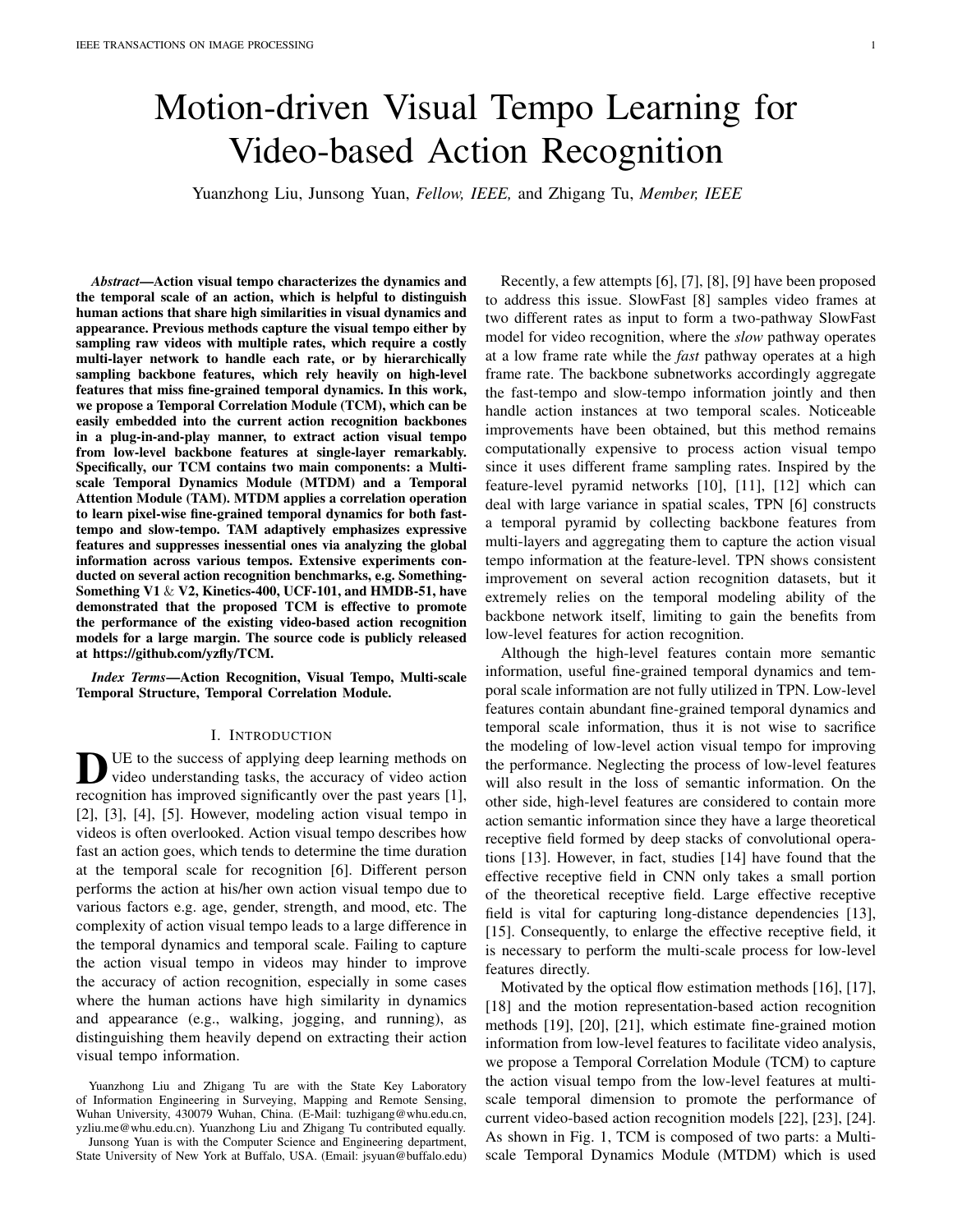cue learning methods [70], [20], [19], [30], [56] mainly aimedhere for performance and ef ciency comparison. For the at extracting the feature-level motion patterns between adbolocal TSM-R50 method [32], we retrained the model on cent frames. TVNet [70] and Rep-Flow [70], [19] internalizehe Something-Something V2 dataset via the of cial PyTorch the TV-L1 optical ow in their networks, which enabling to code base [32]. Compared to Nonlocal TSM-R50, our TCMcapture the motion information and appearance information R60 uses only 0.7 GFLops and 0.8 vParam., and achieves an end-to-end way. STM [30], TEA [31], and CorrNet [56]much better performance (Top1 accuracy: 63.5% vs. 60.1%, propose approaches to establish frame-to-frame matches oxap5 accuracy: 88.7% vs. 85.4%). Probably because the nonconvolutional feature maps, and well-designed blocks foorcal module focuses on capturing global dependencies, in learning better temporal information are applied to replacentrast, our approach pays close attention to extract the the original residual blocks in the ResNet architecture toost appropriate dependencies. In the spatial dimension, pixelconstruct a simple yet effective network. MSNet [20] presentsise optical- ow-like motion information is obtained by an a trainable module named MotionSqueeze to substitute to tetimized MotionSqueeze [20] algorithm. In the temporal external and heavy computational optical ow with the internalimension, for the rst time, we sample the learned features and lightweight learned motion features. These works hawith different ratios, and carry out an ef cient temporal atpromoted video understanding, but the extraction of actidention consideration that involves cross-temporal interaction. visual tempo from video sequence features has been rarebympared to other well-designed approaches, our TCM-R50 accounted. Our work aims to II this gap, where the videotilizes the fewest parameters and gets the highest performance sequence features are exploited to capture the movement *paprovement*.

terns on different temporal scales, and the useful visual tempo information is enhanced adaptively. We compared our method

with these motion cue learning methods on the Kinetics-460 Visualization

dataset in Table X, it reveals that our method is superior

to these methods due to it concerns multi-scale ne-grained temporal dynamics of both the fast-tempo and the slow-temp**p**, To further explore the working mechanism of our TCM,  $\breve{\text{w}}$ e visualize the class activation maps with Grad-CAM [71],

# TABLE X

PERFORMANCE COMPARISON WITH THE EXISTING MOTION CUE LEARNING METHODS ON THE KINETICS-400 DATASET. THE SYMBOL "-" DENOTES THE RESULT THAT IS NOT GIVEN.

| Method            | Frame | GFLOPs Clips   | <b>FPS</b>     | Top-1(%) |
|-------------------|-------|----------------|----------------|----------|
| <b>TVNet [70]</b> | 18    | N/A<br>250     | $\blacksquare$ | 68.5     |
| Rep- ow [19]      | 32    | $15^{2}$<br>25 | 2.0            | 75.5     |
| <b>STM [30]</b>   | 16    | 67<br>30       | $\blacksquare$ | 73.7     |
| <b>TEA [31]</b>   | 16    | 70             |                | 74.0     |
| CorrNet-50 [56]   | 32    | 115<br>10      |                | 77.2     |
| MSNet [20]        | 16    | 67<br>10       | 31.2           | 76:4     |
| TCM(ours)         | 16    | 70<br>10       | 28.1           | 77:2     |

<sup>1</sup> represents that the results of the method are reproduced by us according to the source code they supplied.

## TABLE XI PERFORMANCE COMPARISON WITH THE PLUGIN-AND-PLAY MODULES ON THE SOMETHING-SOMETHING V2 DATASET (TSM-R50IS USED AS A BASELINE). ALL METHODS USERESNET50 PRE-TRAINED ON IMAGENET AS THE BACKBONE AND 8-FRAME INPUT FOR FAIR COMPARISON THE LEAST PARAM. AND THE BEST RESULT ARE HIGHLIGHTED AS BOLD THE

SYMBOL "-" DENOTES THE RESULT THAT IS NOT GIVEN.

| Method                 | <b>GFLOPs</b> | Param. |          | Sth-Sth V2 |
|------------------------|---------------|--------|----------|------------|
|                        |               |        | Top-1(%) | Top-5(%)   |
| baseline(TSM-R50 [32]) | 32.8          | 24.3M  | 58.8     | 85.4       |
| Nonlocal TSM-R50 [32]  | 49.3          | 31.2M  | 60.1     | 86.7       |
| TEINet [63]            | 33            | 30.4M  | 61.3     |            |
| MSNet [20]             | 34.3          | 24.6M  | 63.0     | 88.4       |
| ACTION-Net [64]        | 34.7          | 28.1M  | 62.5     | 87.3       |
| TCM-R50(ours)          | 35.3          | 24:5M  | 63 5     | 88:7       |

[72], [73]. Fig. 4 shows the feature visualizations that are characterized by TSN [41], TSM [32] and our TCM for the action "Moving something and something so they pass each other" on the Something-Something V1 dataset. In our visualization, we take 8 frames from the moment T0 to the moment T7 as input, and plot the activation maps for each frame. From the results, it can be found that 1) TSN only pays attention to objects and fails to capture the movement of objects and human hands; 2) TSM can capture the coarse motion information, but it is unable to accurately locate the action-relevant regions; 3) Our TCM is superior to the TSM baseline in focusing on the action-relevant regions, due to the long-term and short-term temporal modeling capacity of the proposed TCM.

## F. Empirical Analysis

To study the robustness of TCM to action visual tempo variation, we follow [6] to evaluate the accuracy drop by re-sampling the input frames with different temporal intervals. We rst train TSM-ResNet18 and TCM-ResNet18 on the Something-Something V1 dataset with 4 (frames interval) inputs, then we re-scale the original 4 input by resampling the frames with the stride equals to  $2,3,4,5,6,7,8$ respectively, accordingly the temporal scales of a given action instance are adjusted. For some videos with insuf cient number of frames, we copy the last frame until the number of the input frames is reached. Fig. 5 shows the accuracy curves of varying the action temporal scales for TSM-ResNet18 and our

4) Compared with plug-in-and-play modules.We make a TCM-ResNet18. Clearly, our TCM improves the robustness of comprehensive comparison with methods [32], [63], [20], [64]he baseline, and gets a smoother curve (see the orange curve which enjoy a plug-and-play manner likes our TCM, on then the top), which strongly supports the conclusion that our Something-Something V2 dataset, the results are shownTi6M can effectively extract and fuse the action visual tempo Table XI. The TSM-R50 [32] method is served as the baselineatures.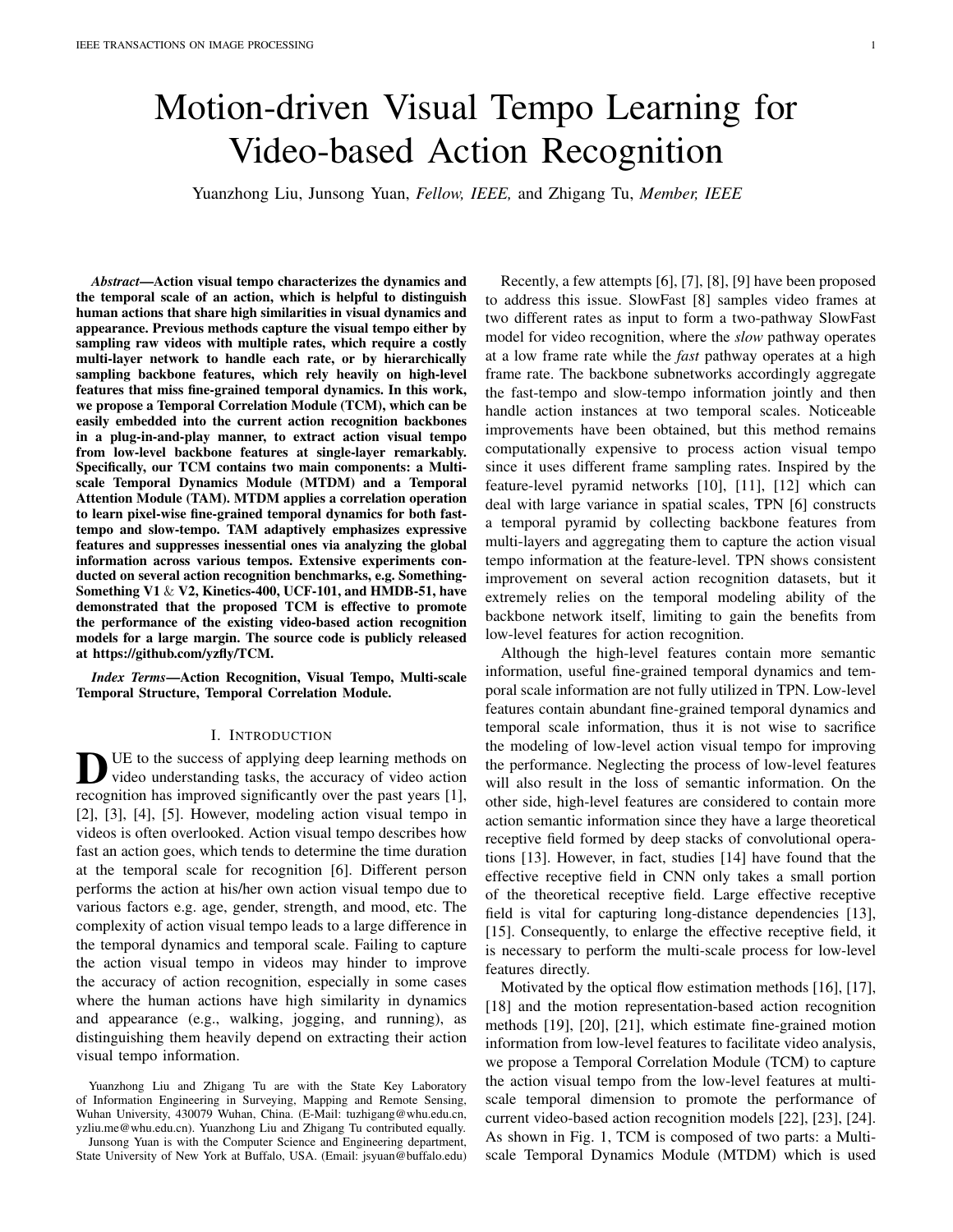Fig. 4. Visualization of activation maps with Grad-CAM [73] for the deep features of the action "Moving something and something so they pass each other", where the deep features are extracted by TSN, TSM and our TCM methods, respectively. All methods use 8-frame input to visualize on the Something-Something V1 dataset. In the rst row, we plot the 8 RGB raw frames, then we plot the activation maps of TSN, TSM and our TCM. We use red bounding box to highlight the regions that need to be focused on in the activation maps. Compared to TSN and TSM, it can be noticed that TCM is able to learn the deep features related to human interaction with objeetsthe red bounding boxes at moment T3-T6 franestricularly, in contrast to TSM, we can nd that the exploited TCM has the following advantages: 1) locating the area where the cup and bottle pass through each other moreeatramets at moment T3), 2) depicting the interaction of the hand and cup more precise ( and moment T4), 3) considering the connection between the cup and the bottle (i.e. frames at moment T5 and T6).

# V. CONCLUSION

We propose a novel Temporal Correlation Module (TCM) to deal with the variation of action visual tempo in videos, which includes a Multi-scale Temporal Dynamics Module (MTDM) and a Temporal Attention Module (TAM). MTDM extracts pixel-wise ne-grained temporal dynamics for both the fasttempo and the slow-tempo by utilizing a correlation operation. TAM adaptively selects and enhances the most effective action visual tempo information by taking across-temporal dynamics interaction into account. The explored TCM can be seamless integrated into the current action recognition backbones and optimized in an end-to-end way to capture the action visual tempo commendably. It is especially effective when incorporating it to the low-level layer of the backbone. Extensive experiments on 5 representative datasets have demonstrated the effectiveness of TCM in both accuracy and ef ciency.

## ACKNOWLEDGMENT

This work was supported by the National Natural Science Foundation of China under Grant 62106177. It was also

Fig. 5. Robustness to the variance of action visual tempo. The orange lisiepported by the Central University Basic Research Fund depicts the accuracy change of the baseline network with incorporating  $\frac{\partial \mathbf{F}}{\partial \mathbf{r}}$  China (No.2042020KF0016). The numerical calculation TCM, while the blue line denotes the accuracy change of the baseline without integrating our TCM. was supported by the supercomputing system in the Supercomputing Center of Wuhan University.